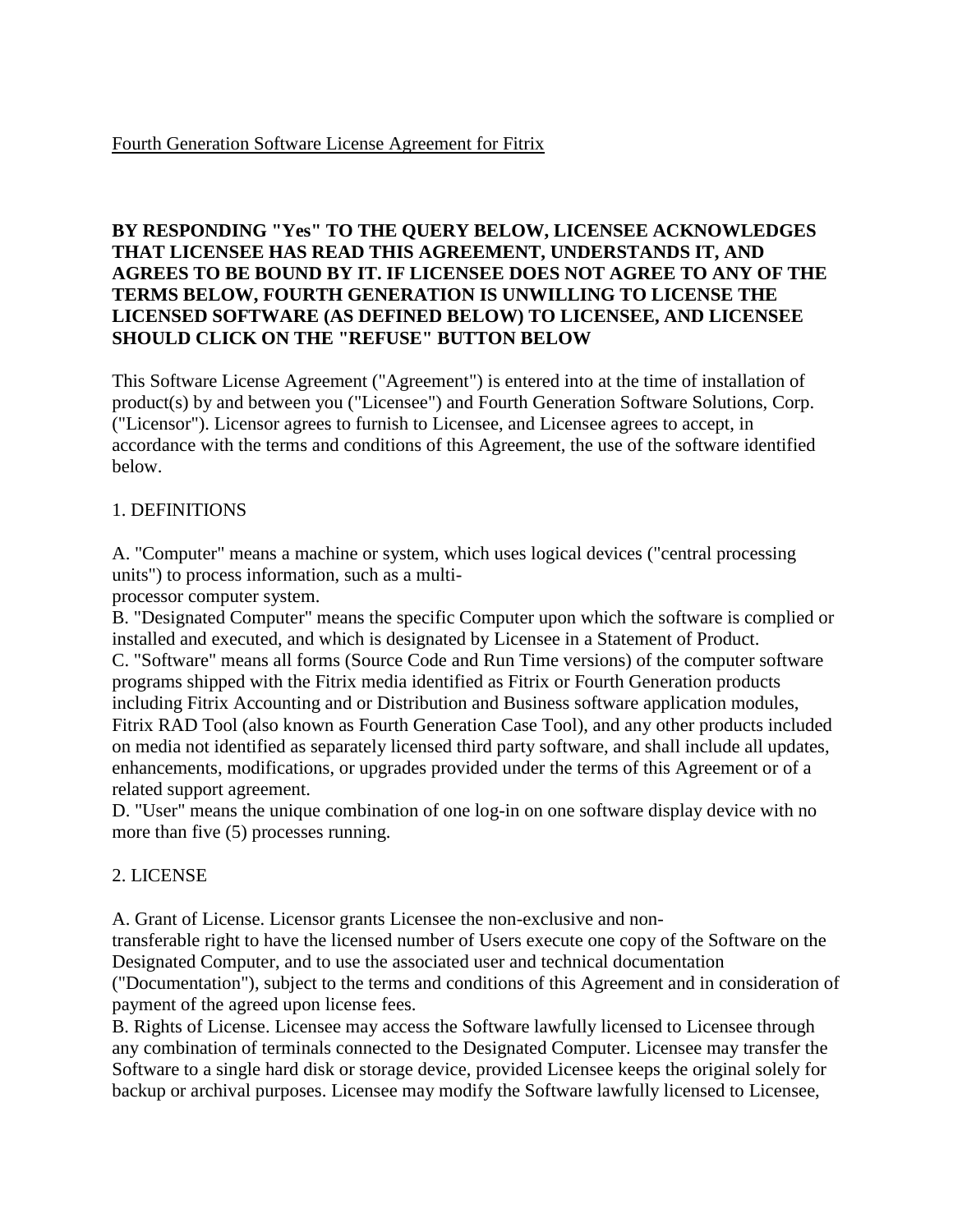and/or merge it with other programs, for Licensee's execution on the Designated Computer in machine-readable object code format, but any portion so modified, or merged with other programs, shall continue to be subject to the terms and conditions of this Agreement. C. Backup Copy. Licensee may make backup copies of the Software and of any portions thereof, which are modified or merged with other programs in accordance with this Agreement. All such backup copies shall also be subject to the terms and conditions of this Agreement. Licensee must maintain accurate records of the location of the backup copies at all times. D. Restrictions on Use. Unless otherwise authorized by Fourth Generation Software Solutions, Licensee may not install, electronically transfer, network, or otherwise execute the Software in any Computer other than the Designated Computer. Only one Computer can be specified as the Designated Computer in a network. The standard Fourth Generation license fees apply only when one Computer functions both as the client computer and as the database server Computer. More specifically, no function, such as database administration, or feature, such as the database schema of the Software may be performed or used on a Computer other than the designated Computer. A different license fee schedule applies when the client Computer(s) is different from the database server Computer(s). Licensee may not make any copies of the Documentation. Except as specifically provided above, Licensee may not make any copies of the Software. Except as specifically provided above, Licensee may not make alterations to the Software or to the Documentation, or to any part thereof, including, but not limited to, unmodified sub-routines, functions, libraries, or other binary code segments of the Software. Licensee may not time-share, rent, sub-license, lease distribute, or grant other rights to the Software or the Documentation to others. Licensee may not reverse engineer, disassemble, decompile, reverse translate, or in any manner decode the Software in order to derive any source code not licensed by Licensor. Licensee acknowledges that the licensed software is for its internal use only.

### 3. PROPRIETARY RIGHTS AND CONFIDENTIALITY

A. Ownership. All title and rights of ownership in the Software and Documentation remain with Licensor and/or its suppliers and are protected by copyright, patent and/or trade secret laws. Licensee agrees to take all steps necessary to protect Licensor's and its suppliers' proprietary rights in the Software and Documentation including, but not limited to, the proper display of copyright, trademark, trade secret, and other proprietary notices on any copies of the Software. Licensee must reproduce and include any copyright, trade secret, trademark, or proprietary data notices, and other legends and logos on the backup copies. Licensee will, at Licensee's own cost and expense, protect and defend Licensor's and its suppliers' ownership of the Software and Documentation against all claims, liens and legal processes of creditors of Licensee and keep the Software and Documentation free and clear of all such claims, liens, and processes. B. Confidentiality. Licensee will not disclose or publish to others, and will keep confidential, the Software.

4. U.S. GOVERNMENT DEPARTMENT AND AGENCY TERMS

A. Applicability. The terms of this Section apply to Software licenses to U.S. Government Department and Agencies.

B. Department of Defense.

(i) If Licensee is the U.S. Department of Defense ("DOD") as defined in DOD FAR Supplement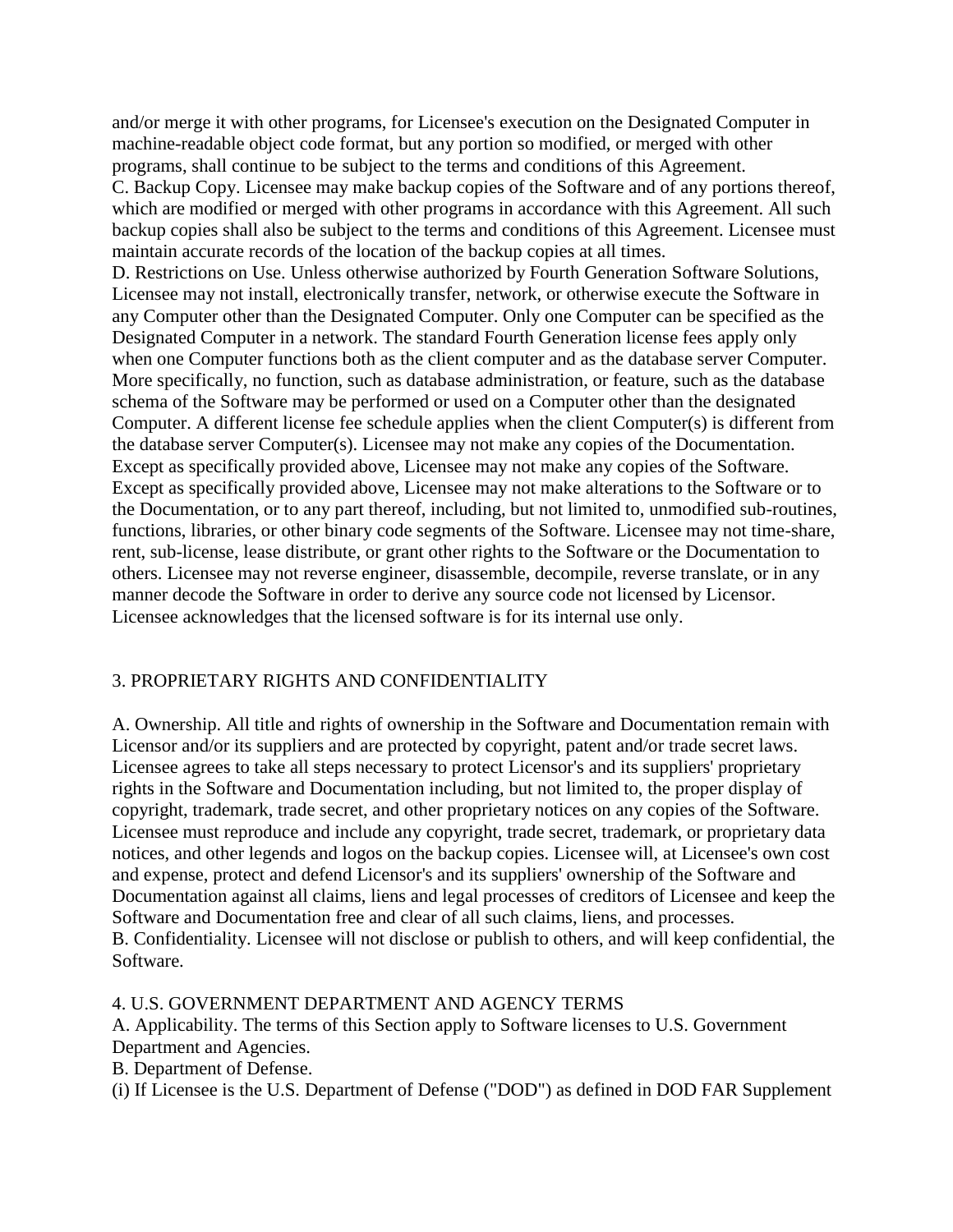("DFARS") 202.1, Licensee agrees notwithstanding anything to the contrary in this Agreement that: (a) the Software is delivered as "Commercial Computer Software" as defined in the Rights in Technical Data and Computer Software clause at DFARS 252.227-7013; (b) the Software has been developed entirely at private expense (c) Licensee is solely responsible for any effects or costs in connection with modifications of the Software independently made by or for DOD including, but not limited to, impacts on compatibility or support; (d) the Software is deemed to be adequately marked when the legend below is affixed to the Software or its storage media perceptible directly or with the aid of a machine or device; and (e) for the purposes of this section, DFARS shall include any applicable successor or replacement clause or regulation. RESTRICTED RIGHTS LEGEND

Use, duplication, or disclosure by the Government is subject to restriction as set forth in subparagraph (c)(1)(ii) of the Rights in Technical Data and Computer Software clause at DFARS 252.227-7013. Fourth Generation Software Solutions Corp., 2814 Spring Road, Suite 300, Atlanta, GA 30339 USA.

(ii) If Licensee's Sublicensee is DOD, Licensee shall ensure the following before furnishing the Software or any copies or adaptations to DOD and before it makes any modifications in any of the foregoing for the purpose of providing the modifications to DOD: (a) to notify and obtain the agreement of DOD to the terms of Section 4.B.i above; and (b) to conspicuously affix to the Software media and any copy or adaptation, the legend set forth above, adding Licensee's name and address below the notice to that of Fourth Generation Software Solutions Corp. C. Other U.S. Departments and Agencies.

(i) If Licensee is a U.S. Government Department or Agency other than DOD, Licensee agrees that notwithstanding anything to the contrary in this Agreement: (a) the Software and Documentation are "restricted computer software" as defined in the Commercial Computer Software - Restricted Rights clause at FAR 52.227-19; (b) the restricted computer software was developed entirely at private expense; (c) the restricted computer software is delivered with only the specific rights set forth in subparagraph (c)(2) of the Commercial Computer Software - Restricted Rights clause at FAR 52.227-19; and (d) the restricted computer software is deemed to be adequately marked when the legend below is affixed to the "restricted computer software" or its storage media.

### RESTRICTED RIGHTS LEGEND

Notice - Notwithstanding any other lease or license agreement that may pertain to, or accompany the delivery of, this restricted computer software, the rights of the Government regarding its use, reproduction and disclosure are as set forth in subparagraph (c)(2) of the Commercial Computer Software - Restricted Rights clause at FAR 52.227-19.

(ii) If Licensee's Sublicensee is a U.S. Government Department or Agency other than DOD, Licensee agrees to ensure the following before furnishing the restricted computer software or any copy or modification to such Department or Agency: (a) to notify and obtain the agreement of the Department or Agency to the terms of Section 4.C.i above; and (b) to conspicuously affix the notice set forth in Section 4.C.i above to the "restricted computer software" and any copy or modification thereof.

### 5. TERM AND TERMINATION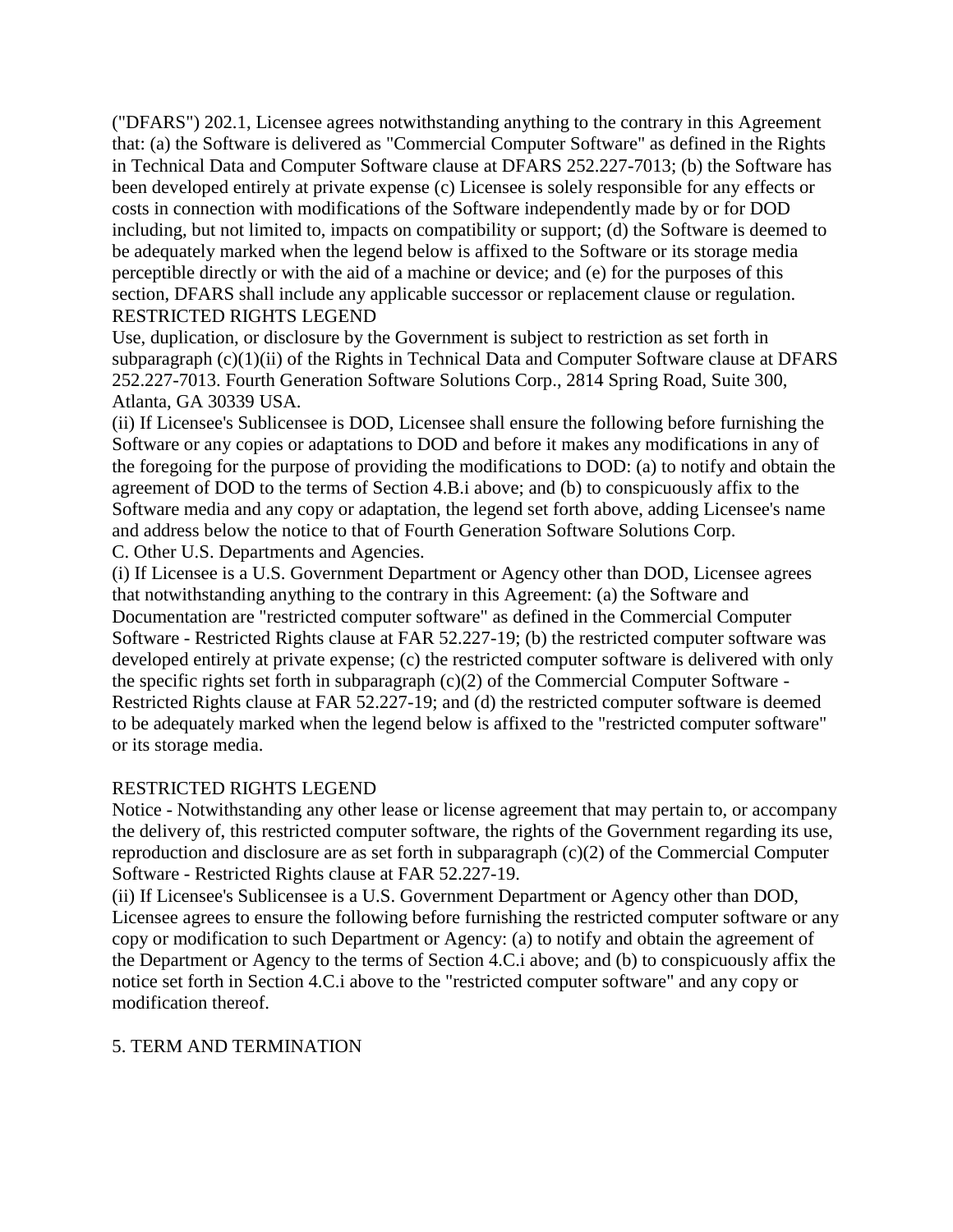A. Term. The licenses granted under this Agreement shall commence upon the shipment of the Software and shall continue perpetually unless terminated in accordance with the provisions of this Agreement.

B. Termination. Licensee may terminate this Agreement by destroying the Software and Documentation and all copies thereof. Licensor may immediately terminate the Agreement if Licensee breaches any material representation, warranty agreement, or obligation in the Agreement. Upon termination, Licensee shall either promptly return to Licensor all copies of the Software and Documentation in Licensee's possession or destroy all copies of the Software and Documentation, and certify in writing that all such copies have been returned or destroyed.

### 6. SOFTWARE GENERATION TOOLS

If the enclosed Software is a 4GL Software generation tool, then Licensee has a royalty-free right to reproduce and distribute program executable files (and associated libraries required for operation) created using the Software if Licensee agrees to indemnify, hold harmless, and defend Licensor and its suppliers from any claims, lawsuits, or liabilities, and to pay all expenses and damages, including without limitation attorneys' fees, that arise from the use, licensing, or distribution of Licensee's software product. This royalty-free right does not apply to Fitrix Menus and the Fitrix Screen User Control Library. Royalties are due Fourth Generation Software on each application developed by or for Licensee which incorporates either Fitrix Menus or the Fitrix Screen User Control Library and which are resold, licensed, or transferred to a Computer other than the Designated Computer.

#### 7. LIMITED WARRANTY

A. Limited Warranty. Licensor warrants that for a period of ninety (90) days after the initial delivery of the Software to Licensee, the latest version of the Software release by Fourth Generation shall substantially perform in accordance with the standard Fitrix Documentation. B. Remedies. Licensor's entire liability and Licensee's exclusive remedy shall be for Licensor or Fourth Generation, at their option, to either: replace the Software that does not meet the Limited warranty described above and which is returned to Licensor with its original distribution media; or attempt to correct any errors which Licensee finds in the Software during this warranty period and which prevent the Software from substantially performing as described in the standard Fourth Generation Documentation. Any replacement Software will be warranted for the remainder of the original warranty period or for thirty (30) days; whichever is longer. C. Right to License. Licensor warrants that it is the owner of the Software and/or has the right to license the Software to Licensee.

D. Limitations of Warranty. The above warranty is null and void if Licensee modifies or changes its copy of the Software in any way, or if failure of the Software has resulted from accident, abuse, or misapplication.

Licensor and its suppliers do not warrant that the functions contained in the Software will meet Licensee's requirements, or that the operation of the Software will be uninterrupted or error free or that all defects will be corrected. Licensor shall not be required to correct errors during the above described warranty period attributable to: equipment malfunction; products other than the Software; use of the Software in conflict with or contravention of the Documentation or the terms of this Agreement; or accident, neglect, misuse, or abuse of the Software.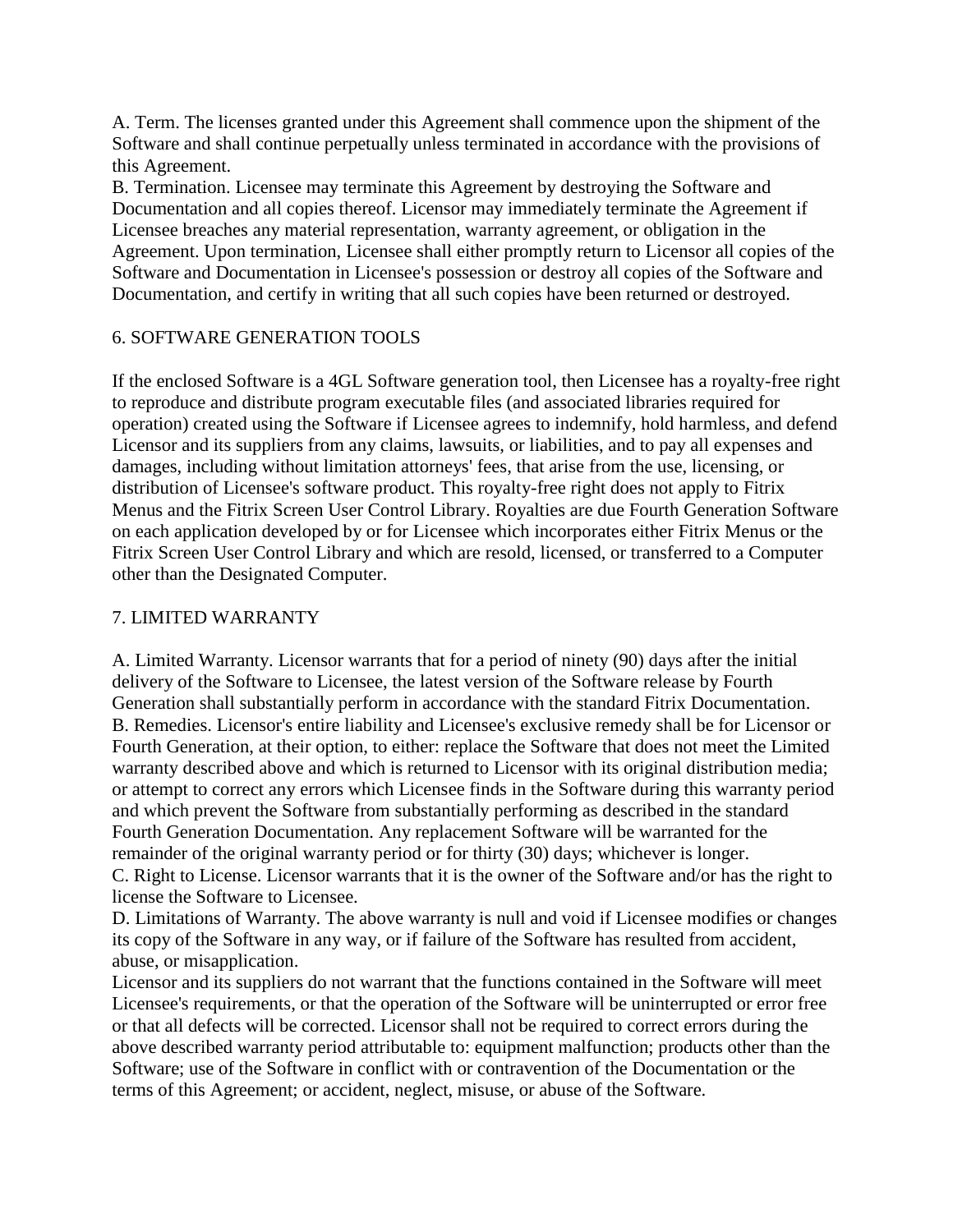#### 8. DISCLAIMER OF WARRANTY

EXCEPT AS STATED IN 7. LIMITED WARRANTY ABOVE: LICENSOR AND ITS SUPPLIERS MAKE NO WARRANTIES REGARDING THE SOFTWARE OR DOCUMENTATION, INCLUDING WITHOUT LIMITATION, EXPRESS OR IMPLIED WARRANTIES, AND EXPRESSLY DISCLAIMS THE WARRANTIES OF MERCHANTABILITY, FITNESS FOR A PARTICULAR PURPOSE, AND ANY OTHER WARRANTY, EXPRESSED OR IMPLIED.

Licensor and its suppliers shall not be liable for any claimed nonconformance of Software under article 35 (2) of the United Nations Convention of the International Sale of Goods, even if that Convention were to be determined to be applicable to these transaction(s). 9. LIMITATION OF LIABILITY

IN NO EVENT SHALL EITHER PARTY BE LIABLE FOR ANY INCIDENTAL, SPECIAL, DIRECT, INDIRECT, OR CONSEQUENTIAL DAMAGES, LOSS OF BUSINESS, LOSS OF PROFITS, LOSS OF GOODWILL, OR TORTIOUS CONDUCT RELATING TO, CAUSED BY OR ARISING OUT OF ANY BREACH OF OBLIGATIONS OR DELAY IN DELIVERY OF SOFTWARE OR DOCUMENTATION UNDER THE AGREEMENT, OR FROM LICENSEE'S USE OR INABILITY TO USE SOFTWARE, EVEN IF THE OTHER PARTY HAS BEEN ADVISED OF THE POSSIBILITY OF SUCH LOSS OR DAMAGES. SOME STATES DO NOT ALLOW THE EXCLUSION OR LIMITATION OF LIABILITY FOR CONSEQUENTIAL OR INCIDENTAL DAMAGES, SO THE ABOVE LIMITATION MAY NOT APPLY. ANY DAMAGES THAT LICENSOR IS REQUIRED TO PAY FOR ANY AND ALL CAUSES, WHETHER FOR NEGLIGENCE, BREACH OF CONTRACT, OR OTHERWISE, AND REGARDLESS OF THE FORM OF THE ACTION IN THE AGGREGATE, SHALL BE LIMITED IN AMOUNT TO THE ROYALTIES PAID BY LICENSEE TO LICENSOR FOR THE SPECIFIC COPY OR COPIES OF THE SOFTWARE.

10. GENERAL

A. Waiver, Amendment, or Modification. Any waiver, amendment, or modification of any of the provisions of this Agreement or any right, power, or remedy hereunder shall not be effective unless made in writing and signed by the parties. No failure or delay by either party in exercising any right, power or remedy with respect to any of its rights hereunder shall operate as a waiver thereof in the future.

B. Governing Law. This Agreement shall be governed by the laws of the State of Georgia, and shall inure to the benefit of Licensor, its successors, administrators, heirs, and assigns. The United Nations Convention on the International Sale of Goods shall not apply to this Agreement. C. Choice of Forum. The parties agree that Cobb County in the State of Georgia shall be the proper forum for any action, including arbitration, brought under this Agreement.

D. Attorney's Fees. In the event of an action, including arbitration, is brought to enforce any provision of or declare a breach of this Agreement, the prevailing party shall be entitled to recover, in addition to any other amounts awarded, reasonable legal costs including attorneys' fees incurred thereby.

E. Limitations of Actions. No actions, regardless of form, arising from the transaction under this Agreement, may be brought by any party hereto more than two (2) years after the facts creating